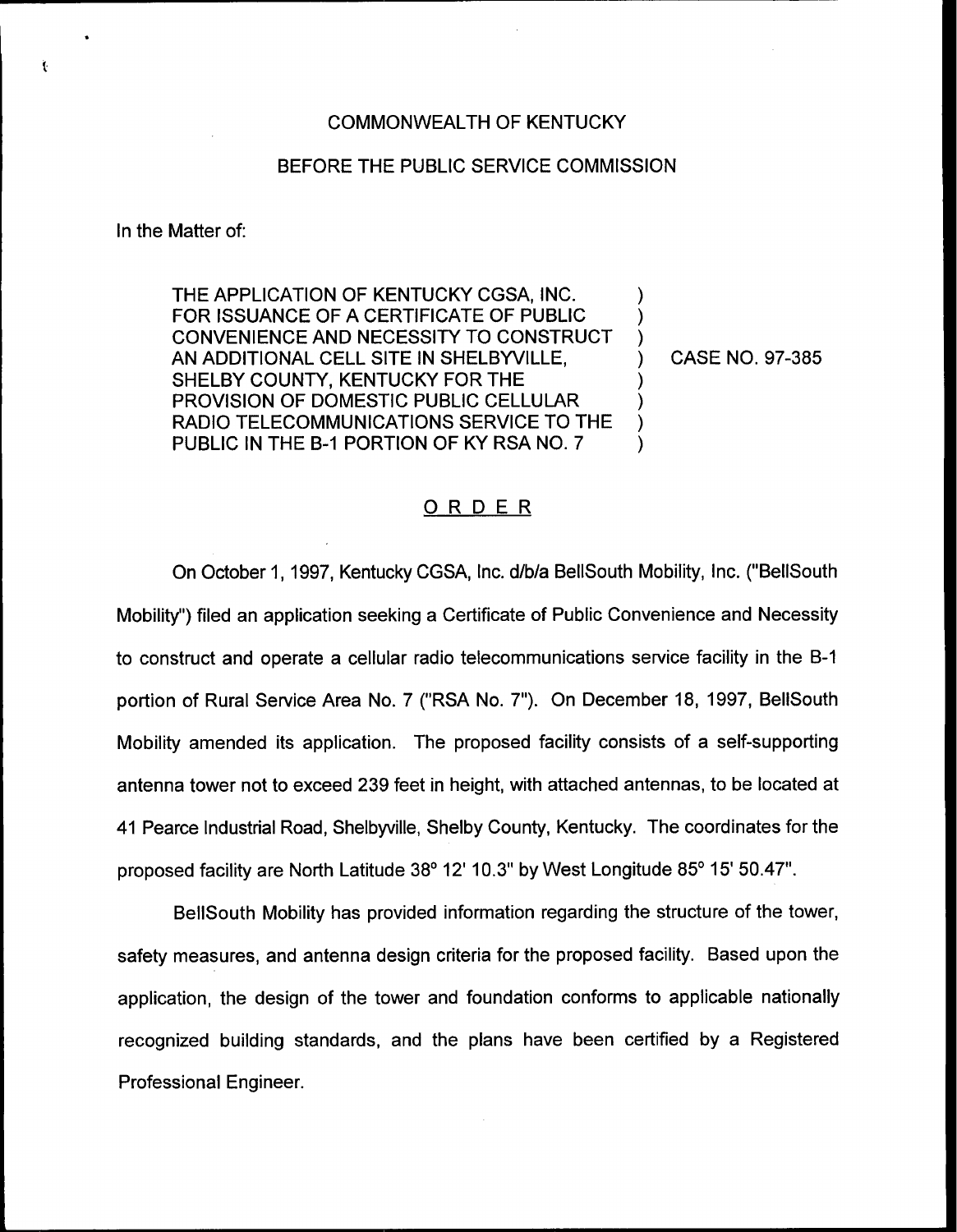Pursuant to KRS 100.324(1), the proposed facility's construction is exempt from local zoning ordinances. However, BellSouth Mobility has notified the Triple S Planning and Zoning Commission ("Planning Commission") of the proposed construction. Several letters commenting on the proposed construction have been filed by the Planning Commission but no request for intervention or a public hearing have been made. BellSouth Mobility has filed applications with the Federal Aviation Administration ("FAA") and the Kentucky Airport Zoning Commission ("KAZC") seeking approval for the construction and operation of the proposed facility. Both decisions are pending.

BellSouth Mobility has filed notices verifying that each person who owns property within 500 feet of the proposed facility has been notified of the pending construction. The notice solicited any comments and informed the property owners of their right to intervene. In addition, BellSouth Mobility has posted notice of the proposed construction in a visible location for at least two weeks after filing its application. Several protests were filed regarding the construction as originally proposed, In response to the opposition, BellSouth Mobility amended its application by relocating the proposed construction and reducing the overall height of the tower. Subsequently, an interested property owner and the Planning Commission stated they had no objections to the construction as amended,

Pursuant to KRS 278.280, the Commission is required to determine proper practices to be observed when it finds, upon complaint or on its own motion, that the facilities of any utility subject to its jurisdiction are unreasonable, unsafe, improper, or insufficient. To assist the Commission in its efforts to comply with this mandate, BellSouth Mobility should notify the Commission if it does not use this antenna tower to provide service in the manner set out in its application and this Order. Upon receipt of such notice, the Commission may,

-2-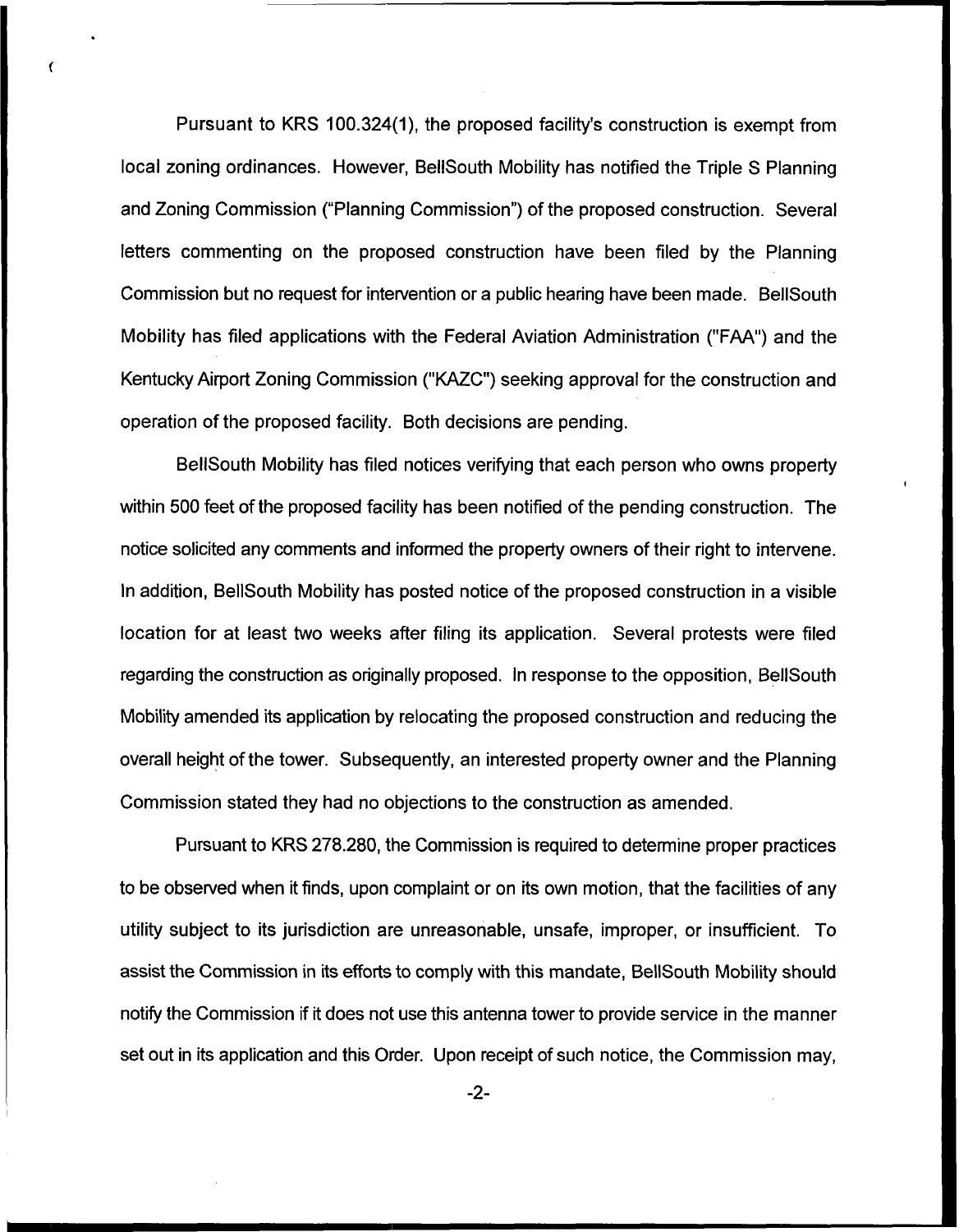on its own motion, institute proceedings to consider the proper practices, including removal of the unused antenna tower, which should be observed by BellSouth Mobility.

The Commission, having considered the evidence of record and being otherwise sufficiently advised, finds that BellSouth Mobility should be granted a Certificate of Public Convenience and Necessity to construct and operate the proposed facility in the B-1 portion of RSA No. 7 under its currently approved tariff.

IT IS THEREFORE ORDERED that:

1. BellSouth Mobility is granted a Certificate of Public Convenience and Necessity to construct and operate a self-supporting antenna tower not to exceed 239 feet in height, with attached antennas, to be located at 41 Pearce Industrial Road, Shelbyville, Shelby County, Kentucky. The coordinates for the proposed facility are North Latitude 38° 12' 10.3" by West Longitude 85° 15' 50.47".

2. BellSouth Mobility shall file a copy of the final decisions regarding its pending FAA and KAZC applications for the proposed construction within 10 days of receiving these decisions.

3. BellSouth Mobility shall immediately notify the Commission in writing, if, after the antenna tower is built and utility service is commenced, the tower is not used for a period of 3 months in the manner authorized by this Order.

-3-